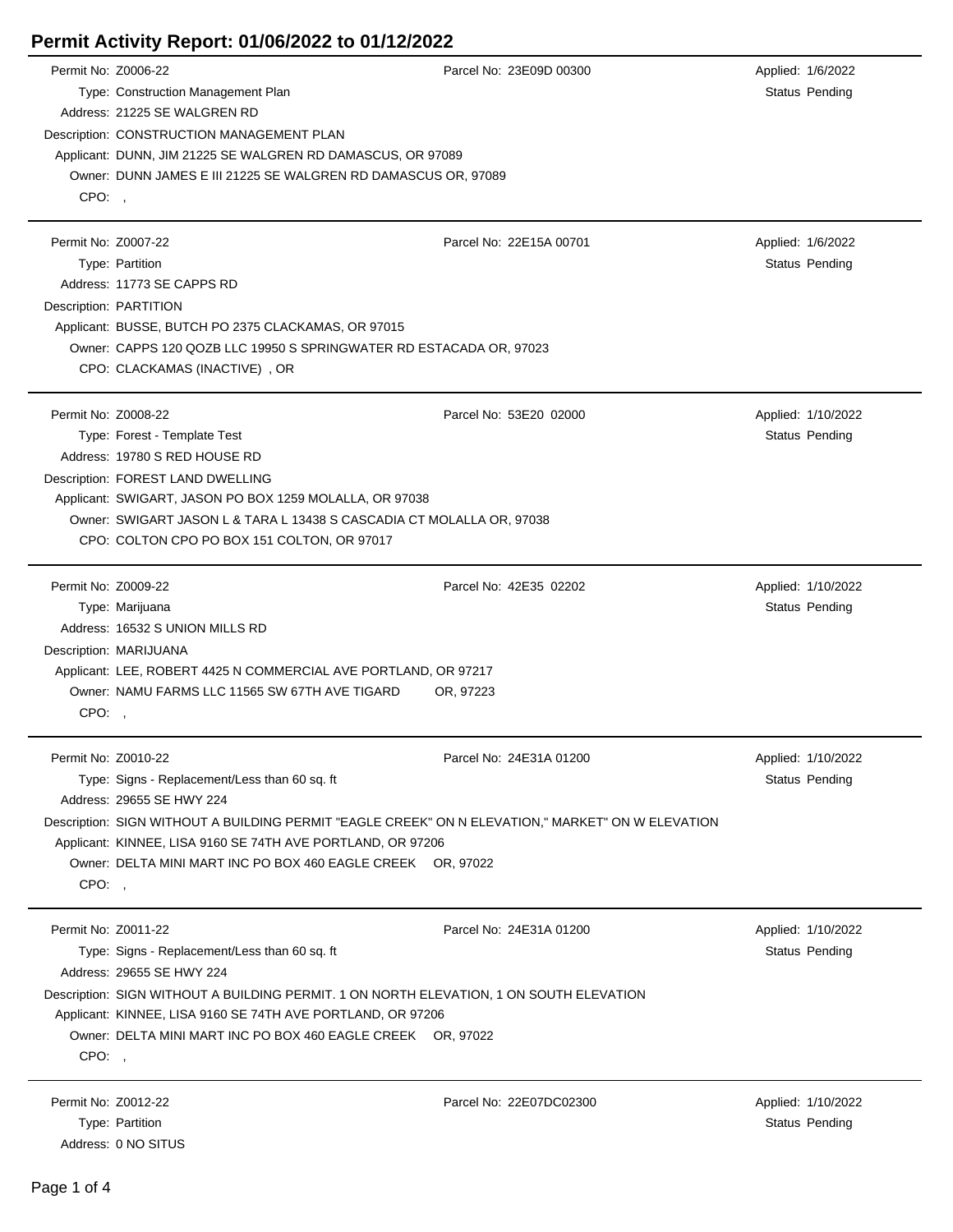## **Permit Activity Report: 01/06/2022 to 01/12/2022**

Description: PARTITION Applicant: RAISL, DAVID 5005 SE ALDERCREST RD MILWAUKIE, OR 97222 Owner: LEE EVELYN M 16468 SE WARNOCK LN MILWAUKIE OR, 97267 CPO: OAK GROVE COM COUNCIL CONTACT@OAKGROVECPO.ORG , Permit No: Z0013-22 Parcel No: 31W29DD00600 Applied: 1/10/2022 Type: Greenway - Docks **Status Pending** Status Pending Status Pending Status Pending Status Pending Status Pending Address: 24593 NE BUTTEVILLE RD Description: WILLAMETTE RIVER GREENWAY Applicant: KRUMMEL, ROBIN 9403 SW ARIKARA DRIVE TUALATIN, OR 97062 Owner: KRUMMEL ROBIN PHILLIP & MINDI SUE 24593 NE BUTTEVILLE RD AURORA OR, 97002 CPO: AURORA BUTTEVILLE BARLOW CPO 24780 NE PRAIRIE VIEW DR AURORA, OR 97002 Permit No: Z0014-22 Parcel No: 31W29DD00600 Applied: 1/10/2022 Type: Floodplain Development – Type II Status Pending Status Pending Status Pending Address: 24593 NE BUTTEVILLE RD Description: FLOODPLAIN DEVELOPMENT Applicant: KRUMMEL, ROBIN 9403 SW ARIKARA DRIVE TUALATIN, OR 97062 Owner: KRUMMEL ROBIN PHILLIP & MINDI SUE 24593 NE BUTTEVILLE RD AURORA OR, 97002 CPO: AURORA BUTTEVILLE BARLOW CPO 24780 NE PRAIRIE VIEW DR AURORA, OR 97002 Permit No: Z0015-22 Parcel No: 32E15A 00304 Applied: 1/10/2022 Type: Property Line Adjustment Number of Contract Contract Contract Contract Contract Contract Contract Contract Contract Contract Contract Contract Contract Contract Contract Contract Contract Contract Contract Contract C Address: 15522 S SADDLE LN Description: PROPERTY LINE ADJUSTMENT Applicant: GODWIN, DIANA 15522 S SADDLE LN OREGON CITY, OR 97045 Owner: GODWIN DIANA ELLEN & MICHAEL S SWETT 15522 S SADDLE LN OREGON CITY OR, 97045 CPO: , Permit No: Z0016-22 Parcel No: 32E15A 00302 Applied: 1/10/2022 Type: Property Line Adjustment Number of Contract Contract Contract Contract Contract Contract Contract Contract Contract Contract Contract Contract Contract Contract Contract Contract Contract Contract Contract Contract C Address: 15500 S SADDLE LN Description: PROPERTY LINE ADJUSTMENT Applicant: SHELLER, TIM & RACHEL 15500 S SADDLE LN OREGON CITY, OR 97045 Owner: SHELLER TIMOTHY L & RACHEL O 15500 S SADDLE LN OREGON CITY OR, 97045 CPO: , Permit No: Z0017-22 Parcel No: 51E07 00700 Applied: 1/10/2022 Type: Property Line Adjustment National Active Pending Status Pending Status Pending Status Pending Address: 31501 S YODER RD Description: PROPERTY LINE ADJUSTMENT Applicant: BICKELL, NORMAN 2232 42ND AVE SE #771 SALEM, OR 97317 Owner: VISTA PRADERA LLC 12909 SW 68TH PKWY STE 430 PORTLAND OR, 97223 CPO: SOUTH CANBY (INACTIVE) , OR Permit No: Z0018-22 Parcel No: 25E07 05000 Applied: 1/11/2022 Type: Ag - Replacement Dwelling -EFU District Status Pending Status Pending Status Pending Address: 16170 SE TEN EYCK RD Description: REPLACEMENT DWELLING IN EFU

Applicant: RENGERT, DENICE 16170 SE TEN EYCK RD SANDY, OR 97055